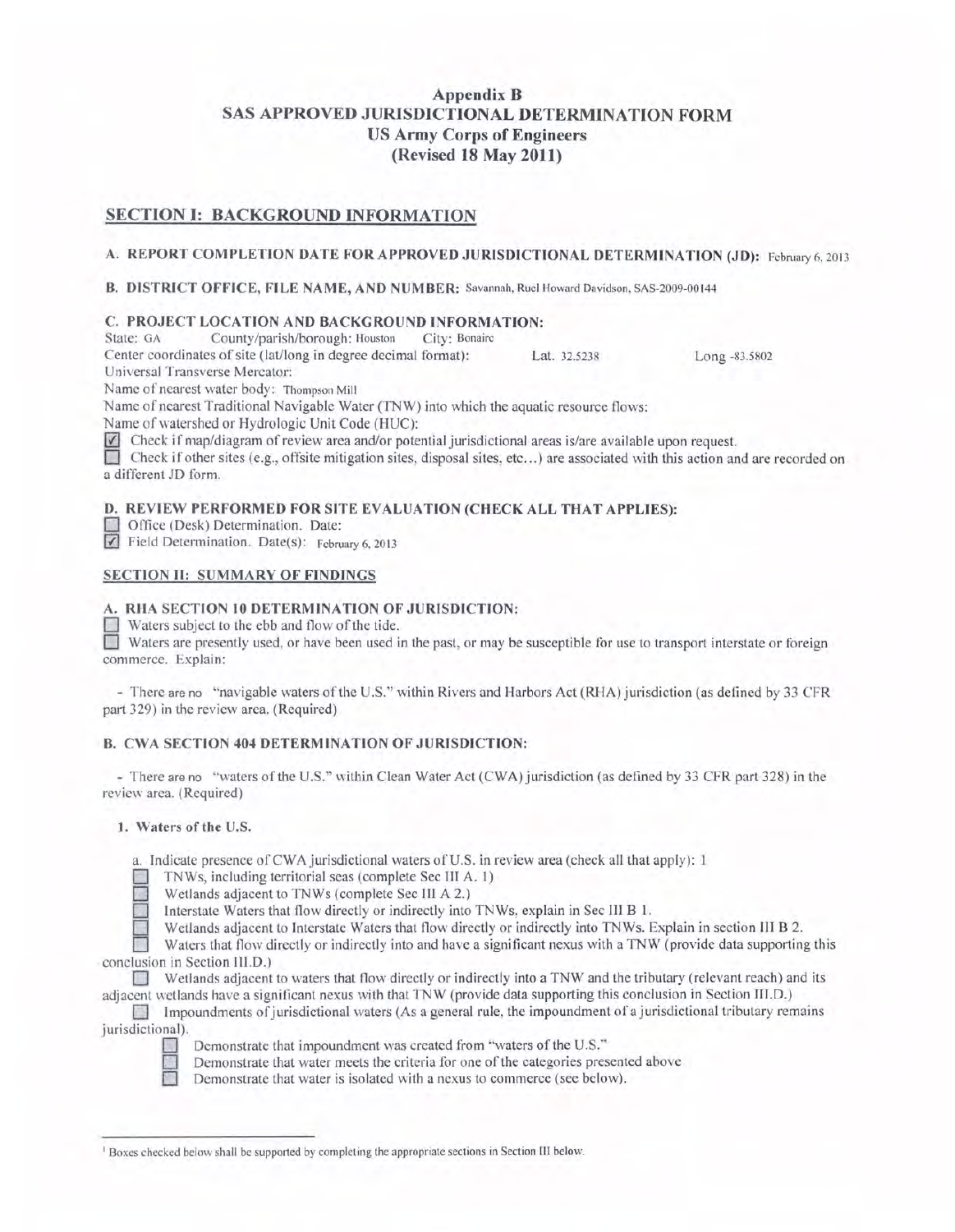0 Isolated (interstate or intrastate) waters, including isolated wetlands (Isolated [Interstate Or Intra-State] Waters, Including Isolated Wetlands, The Use, Degradation Or Destruction Of Which Could Affect Interstate Commerce, Including Any Such Waters (Check All That Apply):2



Which are or could be used by interstate or foreign travelers for recreational or other purposes.

From which fish or shellfish are or could be taken and sold in interstate or foreign commerce.

Which are or could be used for industrial purposes by industries in interstate commerce?

Interstate isolated waters. Explain:

Other factors. Explain:

b. Identify (estimate) size of all waters of the U.S. selected above in the review area: Non-wetland waters: linear feet: width (ft) and/or acres. Wetlands: acres.

2. Non-regulated waters/wetlands (check if applicable): Review area includes non-wetland waters that have a bed and bank or display indicators of an Ordinary High Water Mark (See 33 CFR 328.3(e) and RGL 05-05) and/or review area includes wetlands that meet the criteria in the 1987 Corps of Engineers Wetland Delineation Manual and/or appropriate Regional Supplements.

a.  $\Box$  Intrastate, non-navigable isolated waters, including wetlands, with no substantial nexus to interstate (or foreign) commerce

(I) Rationale supporting conclusion that waters, including wetlands, are isolated:

 $\Box$  No hydrologic connectivity connecting isolated water(s), including wetland(s), to downstream traditional navigable water. Explain :

No ecological connectivity connecting isolated water(s), including wetland(s), to downstream navigable traditional water. Explain:

(2) Rationale supporting conclusion that waters, including wetlands, have no substantial nexus to interstate (or foreign) commerce:

Water(s), including wetland(s), are not and could not be used by interstate or foreign travelers for recreational or other purposes. Explain:

Water(s), including wetland(s), are not and could not be used for fish or shellfish production, taken and sold in interstate or foreign commerce. Explain:

Water(s), including wetland(s), are not and could not be used for industrial purposes by industries in interstate commerce. Explain:

Other substantial nexus to interstate (or foreign) commerce. Explain:

b. Non-navigable tributaries and/or their directly abutting or adjacent wetlands that have no "significant nexus" to a downstream TNW (See Section D for more information):

Water(s), including wetland(s), are not and could not have the capacity to carry pollutants or flood waters to TNWs, or to reduce the amount of pollutants or flood waters reaching a TNW. Explain:

 $\Box$  Water(s), including wetland(s), are not and could not provide habitat and lifecycle support functions for fish and other species, such as feeding, nesting, spawning, or rearing young for species that are present in the. Explain:

Water(s), including wetland(s), are not and could not, have the capacity to transfer nutrients and organic carbon that support downstream. Explain:

Other relationships to the physical, chemical, or biological integrity of the TNW. Explain:

c. **I** Intrastate, non-navigable isolated waters, including wetlands, would have been regulated based solely on the "Migratory Bird Rule" (MBR), prior to the Jan 2001 Supreme Court decision in "SWANCC."

d. Provide acreage estimates for non-regulated waters in the review area:

(1) Using best professional judgment (check all that apply):

Non-wetland waters (i.e., rivers, streams): linear feet, width (ft).

Lakes/ponds: acres<br>Other non-wetland waters:

acres. List type of aquatic resource:

Wetlands: acres

(2) That do not meet the '' Significant Nexus'" standard, where such a finding is required for jurisdiction (check all that apply):

<sup>&</sup>lt;sup>2</sup> Prior to asserting or declining CWA jurisdiction based solely on this category, Corps Districts will elevate the action to Corps and EPA HQ for review consistent with the process described in the Corps/EPA *Memorandum Regarding CWA Act Jurisdiction Following Rapanos.*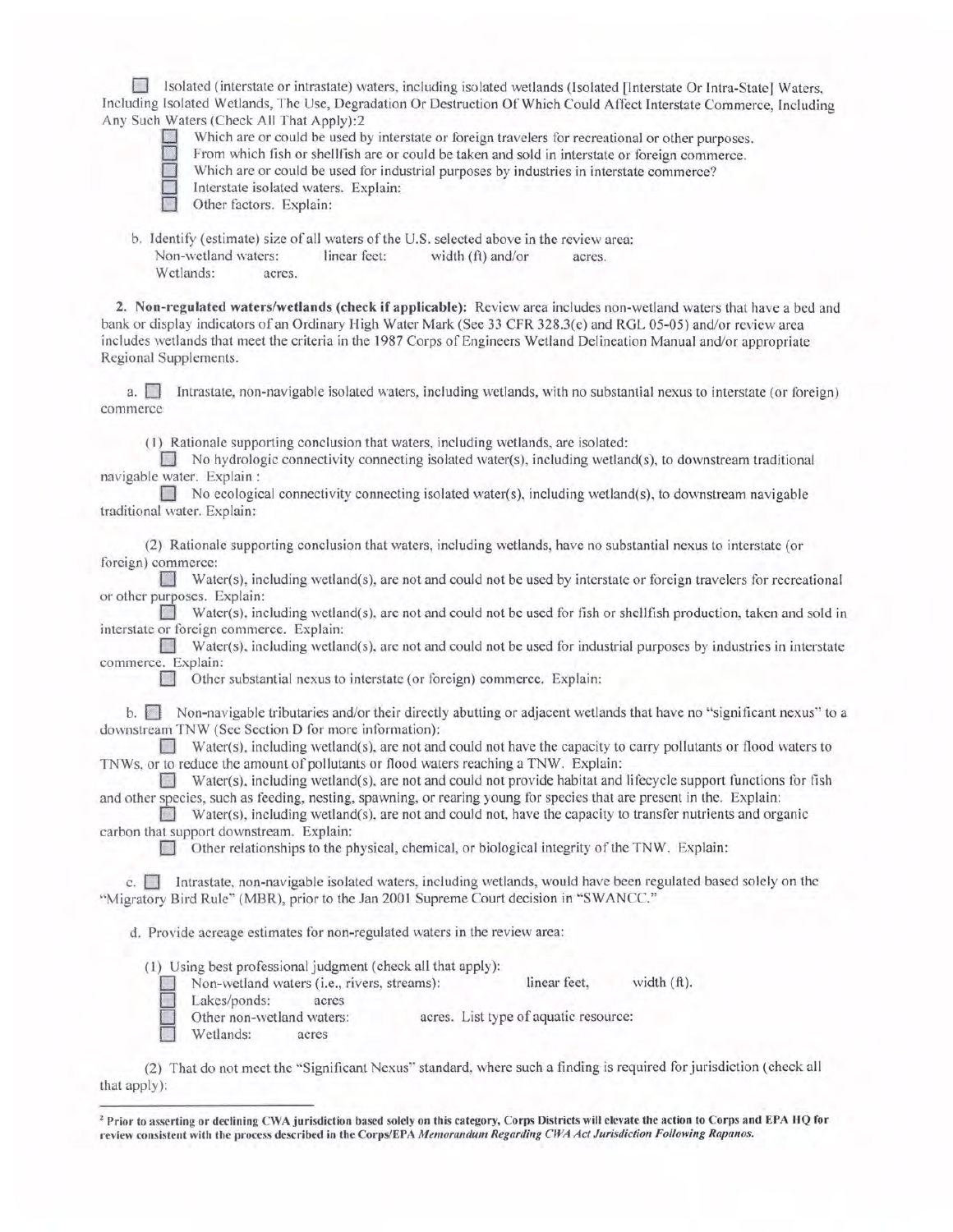| Non-wetland waters (i.e., rivers, streams):                                                                                                                                                                                                                                                                                                                                                                                                                                                                                                                                                                                             | linear feet,<br>width (ft).                                                                                                                                                         |
|-----------------------------------------------------------------------------------------------------------------------------------------------------------------------------------------------------------------------------------------------------------------------------------------------------------------------------------------------------------------------------------------------------------------------------------------------------------------------------------------------------------------------------------------------------------------------------------------------------------------------------------------|-------------------------------------------------------------------------------------------------------------------------------------------------------------------------------------|
| Lakes/ponds:<br>acres<br>Other non-wetland waters:<br>acres. List type of aquatic resource:<br>Wetlands:<br>acres                                                                                                                                                                                                                                                                                                                                                                                                                                                                                                                       |                                                                                                                                                                                     |
| endangered species, use of water for irrigated agriculture) (check all that apply):                                                                                                                                                                                                                                                                                                                                                                                                                                                                                                                                                     | (3) Where the sole potential basis of jurisdiction is the MBR factors (i.e., presence of migratory birds, presence of                                                               |
| Non-wetland waters (i.e., rivers, streams):<br>Lakes/ponds:<br>acres<br>Other non-wetland waters:                                                                                                                                                                                                                                                                                                                                                                                                                                                                                                                                       | linear feet,<br>width $(ft)$ .<br>acres. List type of aquatic resource:                                                                                                             |
| Wetlands:<br>acres                                                                                                                                                                                                                                                                                                                                                                                                                                                                                                                                                                                                                      |                                                                                                                                                                                     |
| 3. Uplands and Non-waters/wetlands features (check if applicable):<br>of Engineers Wetland Delineation Manual and/or appropriate Regional Supplements.<br>If potential waters were assessed within the review area, these areas display no indicators of an Ordinary High Water Mark<br>(OHWM) and thus do not meet the criteria for non-wetland waters (See 33 CFR 328.3(e) and RGL 05-05).<br>н<br>Uplands and/or no potential jurisdictional waters or wetlands were identified and assessed within the review. Explain:                                                                                                             | If potential wetlands were assessed within the review area, these areas did not meet the criteria in the 1987 Corps                                                                 |
| The review area contained a drainage feature that did not exhibit an ordinary highway mark and there for determined not to be jurisdictional.                                                                                                                                                                                                                                                                                                                                                                                                                                                                                           |                                                                                                                                                                                     |
| <b>SECTION III: CWA ANALYSIS</b><br>A. TNWs AND WETLANDS ADJACENT TO TNWs<br>The agencies will assert jurisdiction over TNWs and wetlands adjacent to TNWs. If the aquatic resource is a TNW,<br>complete Section III.A.1 only, then skip to Sec IV; if the aquatic resource is a wetland adjacent to a TNW, complete Sections<br>III.A.1 and 2, then skip to Sec IV; otherwise, see Section III.B below.<br>1. TNW<br>Identify TNW:<br>Summarize rationale supporting determination:<br>Waters of the State<br>Waters Covered Under a Court Case<br>Navigable in Fact Waters (if selected explain below)<br><b>Basis for Decision:</b> |                                                                                                                                                                                     |
| Tributary has (check all that apply):<br>Bed and banks<br>OHWM3 (check all indicators that apply):<br>clear, natural line impressed on the bank<br>changes in the character of soil<br>$\Box$ shelving<br>vegetation matted down, bent, or absent<br>leaf litter disturbed or washed away<br>sediment deposition<br>water staining<br>Discontinuous OHWM.4 Explain:.                                                                                                                                                                                                                                                                    | the presence of litter and debris<br>destruction of terrestrial vegetation<br>the presence of wrack line<br>sediment sorting<br>scour<br>multiple observed or predicted flow events |
| Factors other than the OHWM used to determine lateral extent of CWA jurisdiction (check all that apply):<br>High Tide Line indicated by:<br>oil or scum line along shore objects<br>fine shell or debris deposits (foreshore)<br>physical markings/characteristics<br>Mean High Water Mark indicated by:<br>survey to available datum;<br>physical markings;<br>vegetation lines/changes in vegetation types.                                                                                                                                                                                                                           | tidal gauges<br>other (list):                                                                                                                                                       |

**2. Wetland adjacent to TNW** 

Summarize rationale supporting conclusion that wetland is "adjacent":<br>A natural or man-made discontinuity in the OHWM does not necessarily sever jurisdiction (e.g., where the stream temporarily flows underground, or where the OHWM has been removed by development or agricultural practices). Where there is a break in the OHWM that is unrelated to the waterbody's flow regime (e.g., flow over a rock outcrop or through a culvert), the agencies will look for indicators of flow above and below the break. 'Ibid.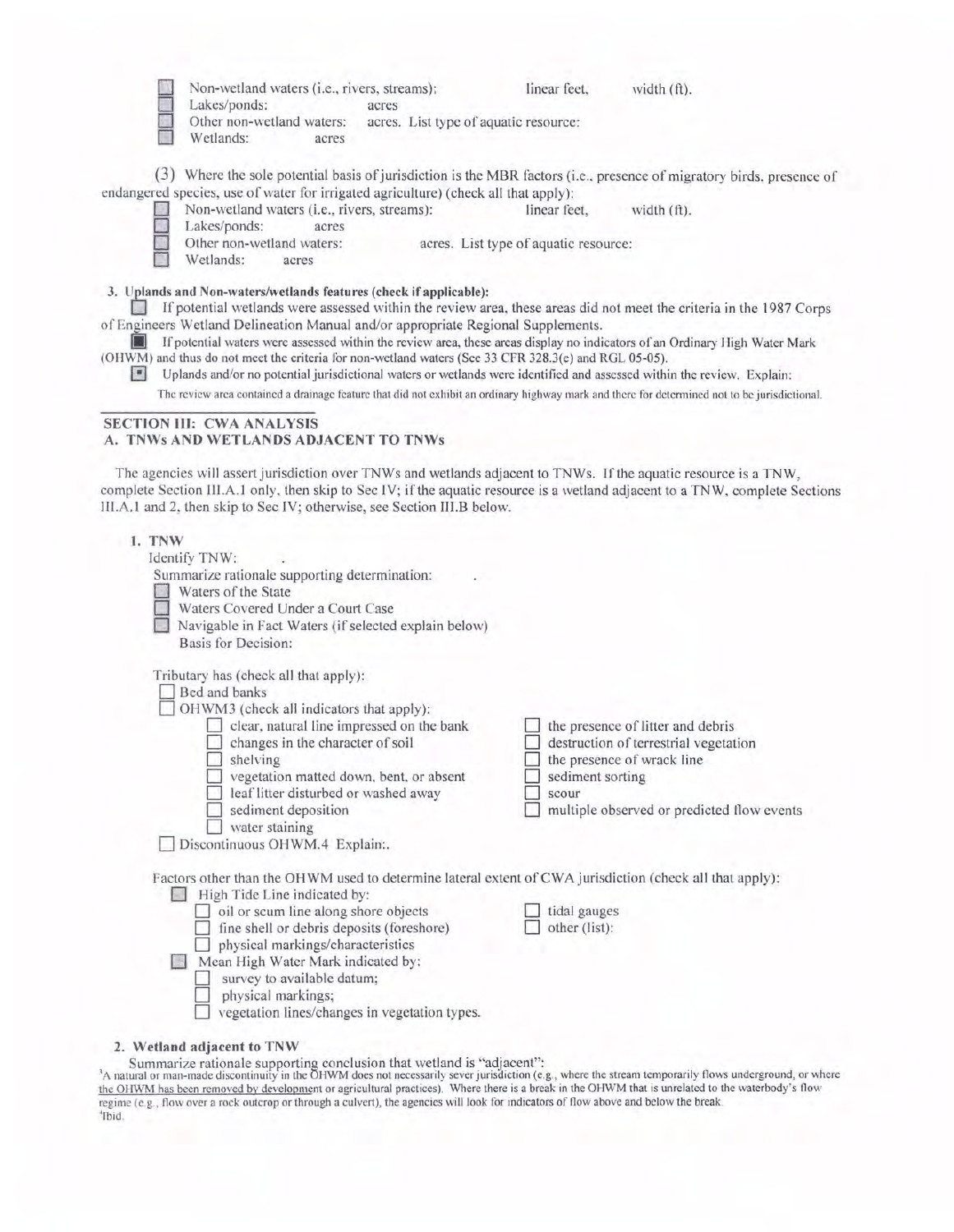Wetland relationship to water (s) of the US, excluding other wetlands<br>
Separated by berm or barrier or the like – (footnote see section S<br>
Connections Separated by berm or barrier or the like - (footnote see section Sec 328.3 (c)  $Co$ 

| Connections |  |
|-------------|--|
| Surface     |  |

 $\Box$  Ecological

Basis for decision (explain):

 $\Box$  Shallow subsurface

D Ecological Basis for decision (explain):

# **B. CHARATERISTICS OF INTERSTATE WATERS/WETLANDS:**

| 1. Interstate Waters that flow directly to or indirectly into TNW                                                                                                                                                                                                                                                                                                                                                                                                |                                                                                                                                                                                     |
|------------------------------------------------------------------------------------------------------------------------------------------------------------------------------------------------------------------------------------------------------------------------------------------------------------------------------------------------------------------------------------------------------------------------------------------------------------------|-------------------------------------------------------------------------------------------------------------------------------------------------------------------------------------|
| Summarize rationale supporting basis for determination:<br>Waters of the State<br>Waters Covered Under a Court Case<br>Navigable in Fact Waters (if selected explain below)<br>Basis for Decision:                                                                                                                                                                                                                                                               |                                                                                                                                                                                     |
| a. Relationship with TNW:<br>Tributary flows directly into TNW.<br>Tributary flows through<br>tributaries before entering TNW.<br>Tributary stream order, if known:<br>Project waters are<br>river miles from TNW.<br>Project waters are <b>aerial</b> (straight) miles from TNW.<br>Identify flow route to TNW5:                                                                                                                                                |                                                                                                                                                                                     |
| Tributary has (check all that apply):<br>Bed and banks<br>OHWM6 (check all indicators that apply):<br>clear, natural line impressed on the bank<br>changes in the character of soil<br>shelving<br>vegetation matted down, bent, or absent<br>leaf litter disturbed or washed away<br>sediment deposition<br>water staining<br>Discontinuous OHWM.7 Explain:.                                                                                                    | the presence of litter and debris<br>destruction of terrestrial vegetation<br>the presence of wrack line<br>sediment sorting<br>scour<br>multiple observed or predicted flow events |
| Factors other than the OHWM used to determine lateral extent of CWA jurisdiction (check all that apply):<br>High Tide Line indicated by:<br>$\Box$ oil or scum line along shore objects<br>fine shell or debris deposits (foreshore)<br>physical markings/characteristics<br>Mean High Water Mark indicated by:<br>survey to available datum;<br>physical markings;<br>vegetation lines/changes in vegetation types.<br>2. Wetland adjacent to Interstate Waters | tidal gauges<br>other (list):                                                                                                                                                       |
| Summarize rationale supporting conclusion that wetland is "adjacent":<br>Wetland relationship to water (s) of the US, excluding other wetlands<br>Separated by berm or barrier or the like $-$ (footnote see section Sec 328.3 (c)<br>Connections<br>Surface<br>Shallow subsurface                                                                                                                                                                               |                                                                                                                                                                                     |

<sup>&</sup>lt;sup>5</sup> Flow route can be described by identifying, e.g., tributary a, which flows through the review area, into tributary b, which then flows into TNW.<br><sup>6</sup>A natural or man-made discontinuity in the OHWM does not necessarily s the OHWM has been removed by development or agricultural practices). Where there is a break in the OHWM that is unrelated to the waterbody's flow regime (e.g. , flow over a rock outcrop or through a culvert), the agencies will look for indicators of flow above and below the break. 7 Ibid .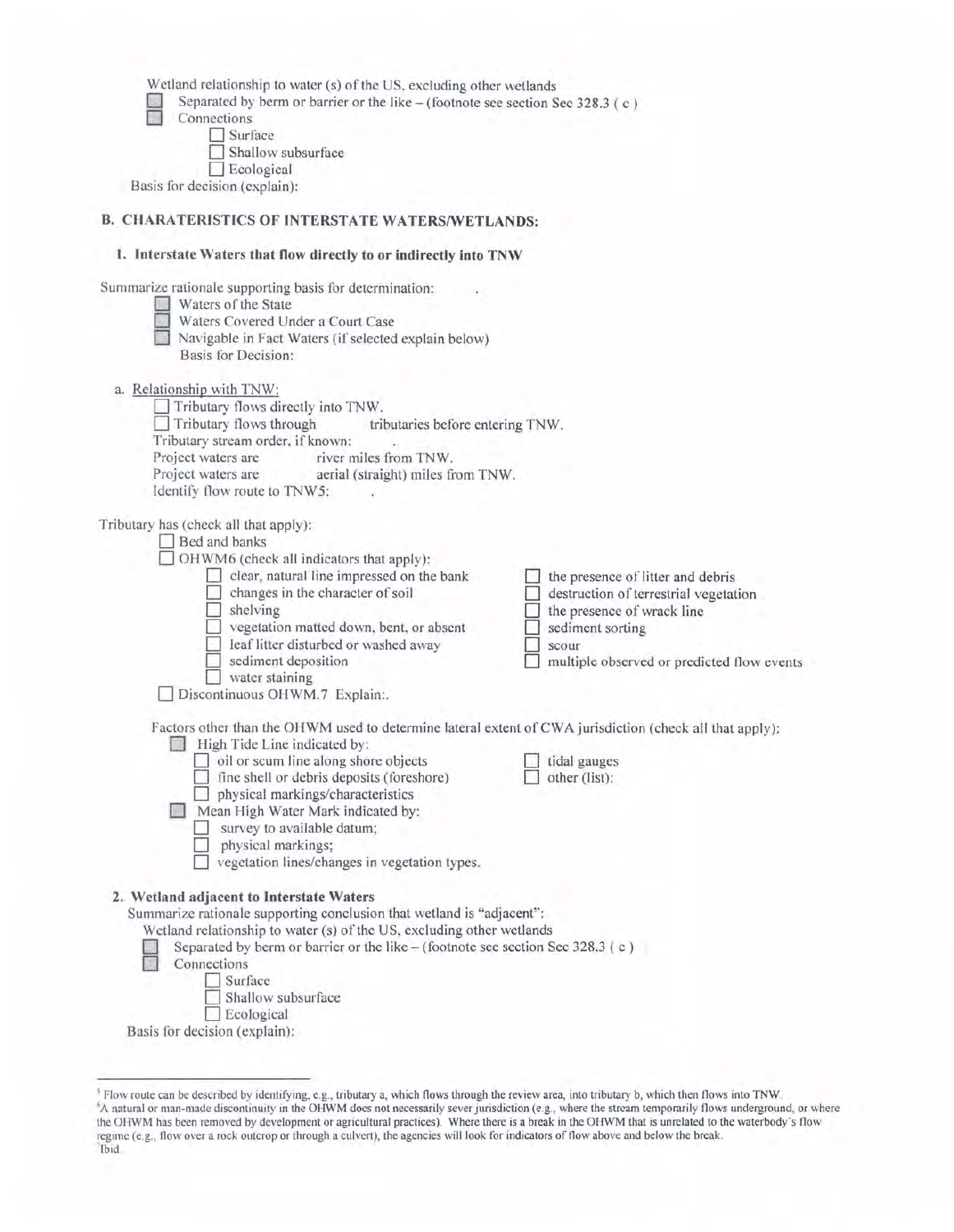C. Characteristics of Tributary and Its Adjacent Wetlands (lf Any):

This section summarizes information regarding characteristics of the tributary and its adjacent wetlands, if any. If the JO covers only the waterbody8 (and no adjacent wetlands), complete Sections III.C.I, 111.0 and IV. If the JO covers a tributary with adjacent wetlands, complete Section III.C.I for the tributary, Section III.C.2 for any onsite wetlands, and Section III.C.3 for all wetlands adjacent to that tributary, both onsite and offsite. The determination whether a significant nexus exists is determined in Section 111.0 below, then complete Sec IV.

1. Characteristics of the waterbody that flows directly or indirectly into a TNW

| a. General Area Conditions:<br>Watershed size:<br>Drainage area:                                                                                                                                                                                                                                                |                  |
|-----------------------------------------------------------------------------------------------------------------------------------------------------------------------------------------------------------------------------------------------------------------------------------------------------------------|------------------|
| Average annual rainfall:<br>inches                                                                                                                                                                                                                                                                              |                  |
| Average annual snowfall:<br>inches                                                                                                                                                                                                                                                                              |                  |
| b. Physical Characteristics:                                                                                                                                                                                                                                                                                    |                  |
| (1) Relationship with TNW:<br>Tributary flows directly into TNW.<br>T ributary flows through<br>tributaries before entering TNW.<br>Identify flow route to TNW9:<br>Tributary stream order, if known:<br>Project waters are<br>river miles from TNW.<br>Project waters are<br>aerial (straight) miles from TNW. |                  |
| (2) General Tributary Characteristics (check all that apply):<br>Tributary is:<br>Natural<br>Artificial (man-made). Explain:<br>Manipulated (man-altered). Explain:                                                                                                                                             |                  |
| Tributary properties with respect to top of bank (estimate):<br>Average width:<br>feet<br>Average depth:<br>feet<br>Average side slopes:.                                                                                                                                                                       |                  |
| Primary tributary substrate composition (check all that apply):<br>Silts<br>Sands<br>Cobbles<br>Gravel<br>Bedrock<br>Vegetation. Type/% cover:<br>Other. Explain:                                                                                                                                               | Concrete<br>Muck |
| Tributary condition/stability [e.g., highly eroding, sloughing banks]. Explain:<br>Presence of run/riffle/pool complexes. Explain:<br>Tributary geometry:<br>Tributary gradient (approximate average slope):<br>$\frac{0}{0}$                                                                                   |                  |
| $(3)$ Flow:<br>Tributary provides for:<br>Estimate average number of flow events in review area/year:<br>Rationale to support flow regime:<br>Other information on duration and volume:<br>Surface flow is:<br>Characteristics:<br>Subsurface flow:<br>Explain findings:<br>Dye (or other) test performed:      |                  |
| Tributary has (check all that apply):<br>Bed and banks<br>OHWM10 (check all indicators that apply):                                                                                                                                                                                                             |                  |

<sup>8</sup> Note that the Instructional Guidebook contains additional information regarding swales, ditches, washes, and erosional features generally and in the arid West.

<sup>&</sup>lt;sup>9</sup> Flow route can be described by identifying, e.g., tributary a, which flows through the review area, flows into tributary b, which then flows into TNW. <sup>10</sup>A natural or man-made discontinuity in the OHWM does not necessarily sever jurisdiction (e.g., where the stream temporarily flows underground, or where the OHWM has been removed by development or agricultural practices). Where there is a break in the OHWM that is unrelated to the waterbody's flow regime (e.g., flow over a rock outcrop or through a culvert), the agencies will look for indicators of flow above and below the break.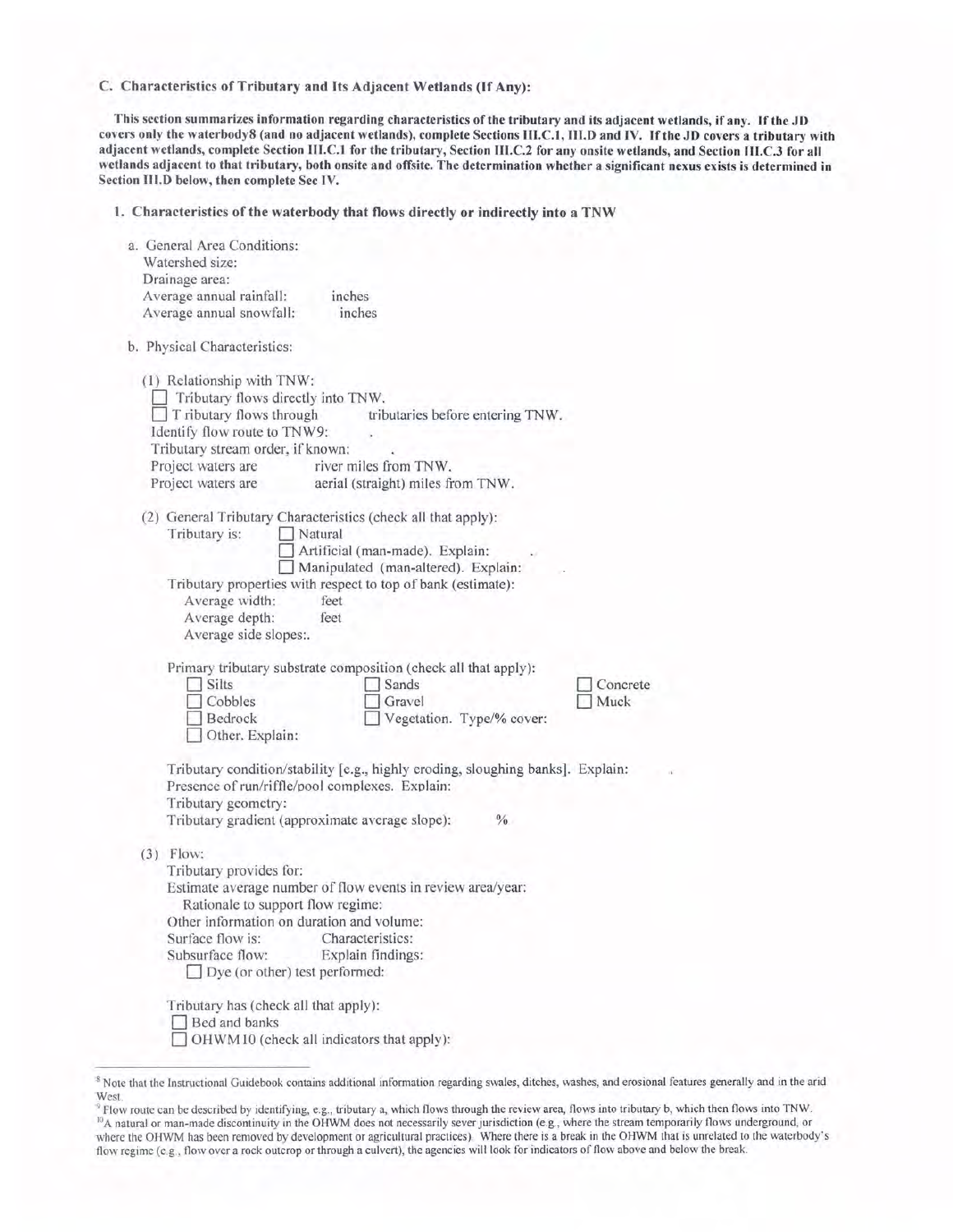(4) Proximity (Relationship) to TNW<br>Project wetlands are rive

Project wetlands are river miles from TNW.<br>Project waters are aerial (straight) miles from aerial (straight) miles from TNW. Flow is from: Estimate approximate location of wetland as within the 500-y, floodplain.

b. Chemical Characteristics:

Characterize wetland system (e.g., water color is clear, brown, oil film on surface; water quality; general watershed characteristics; etc.). Explain:

Identify specific pollutants, if known:

c. Biological Characteristics. Wetland supports (check all that apply):

- Riparian buffer. Characteristics (type, average width):
- Vegetation type/percent cover. Explain:
- Habitat for:
	- D Federally Listed species. Explain findings:
	- Fish/spawn areas. Explain findings:
	- 0 Other environmentally-sensitive species. Explain findings:
	- $\Box$  Aquatic/wildlife diversity. Explain findings:
- d. Other Ecological Characteristics. Explain:

# 3. Characteristics of all wetlands adjacent to the tributary (if any)

All wetland(s) being considered in the cumulative analysis:

Approximately () acres in total are being considered in the cumulative analysis.

For each wetland, specity the following:

Directly abuts? (Y/N) Size (in acres) Directly abuts? (Y/N) Size (in acres)

Summarize overall biological, chemical and physical functions being performed:

## **D. SIGNIFICANT NEXUS DETERMINATION**

A significant nexus analysis will assess the flow characteristics and functions of the tributary itself and the functions performed by any wetlands adjacent to the tributary to determine if they significantly affect the chemical, physical, and biological integrity of a TNW. For each of the following situations, a significant nexus exists if the tributary, in combination with all of its adjacent wetlands, has more than a speculative or insubstantial effect on the chemical, physical and/or biological integrity of a TNW. Considerations when evaluating significant nexus include, but are not limited to the volume, duration, and frequency of the flow of water in the tributary and its proximity to a TNW, and the functions performed by the tributary and all its adjacent wetlands. This significant nexus evaluation that combines, for analytical purposes, the tributary and all of its adjacent wetlands is used whether the review area identified in the JD request is the tributary, or its adjacent wetlands, or both. It is not appropriate to determine significant nexus based solely on any specific threshold of distance (e.g. between a tributary and its adjacent wetland or between a tributary and the TNW). Similarly, the fact an adjacent wetland lies within or outside of a floodplain is not solely determinative of significant nexus.

#### Draw connections between the features documented and the effects on the TNW, as identified in the Rapanos Guidance and discussed in the Instructional Guidebook. Factors to consider include, for example:

• Does the tributary , in combination with its adjacent wetlands (if any), have the capacity to carry pollutants or flood waters to TNWs, or to reduce the amount of pollutants or flood waters reaching a TNW?

• Does the tributary, in combination with its adjacent wetlands (if any), provide habitat and lifecycle support functions for fish and other species, such as feeding, nesting, spawning, or rearing young for species that are present in the TNW?

• Does the tributary, in combination with its adjacent wetlands (if any), have the capacity to transfer nutrients and organic carbon that support downstream foodwebs?

• Does the tributary, in combination with its adjacent wetlands (if any), have other relationships to the physical, chemical, or biological integrity of the TNW?

## Note: the above list of considerations is not inclusive and other functions observed or known to occur should be documented below:

I. Significant nexus findings for water that has no adjacent wetlands and flows directly or indirectly into TNWs. Explain findings of presence or absence of significant nexus below, based on the tributary itself, then go to Section IV: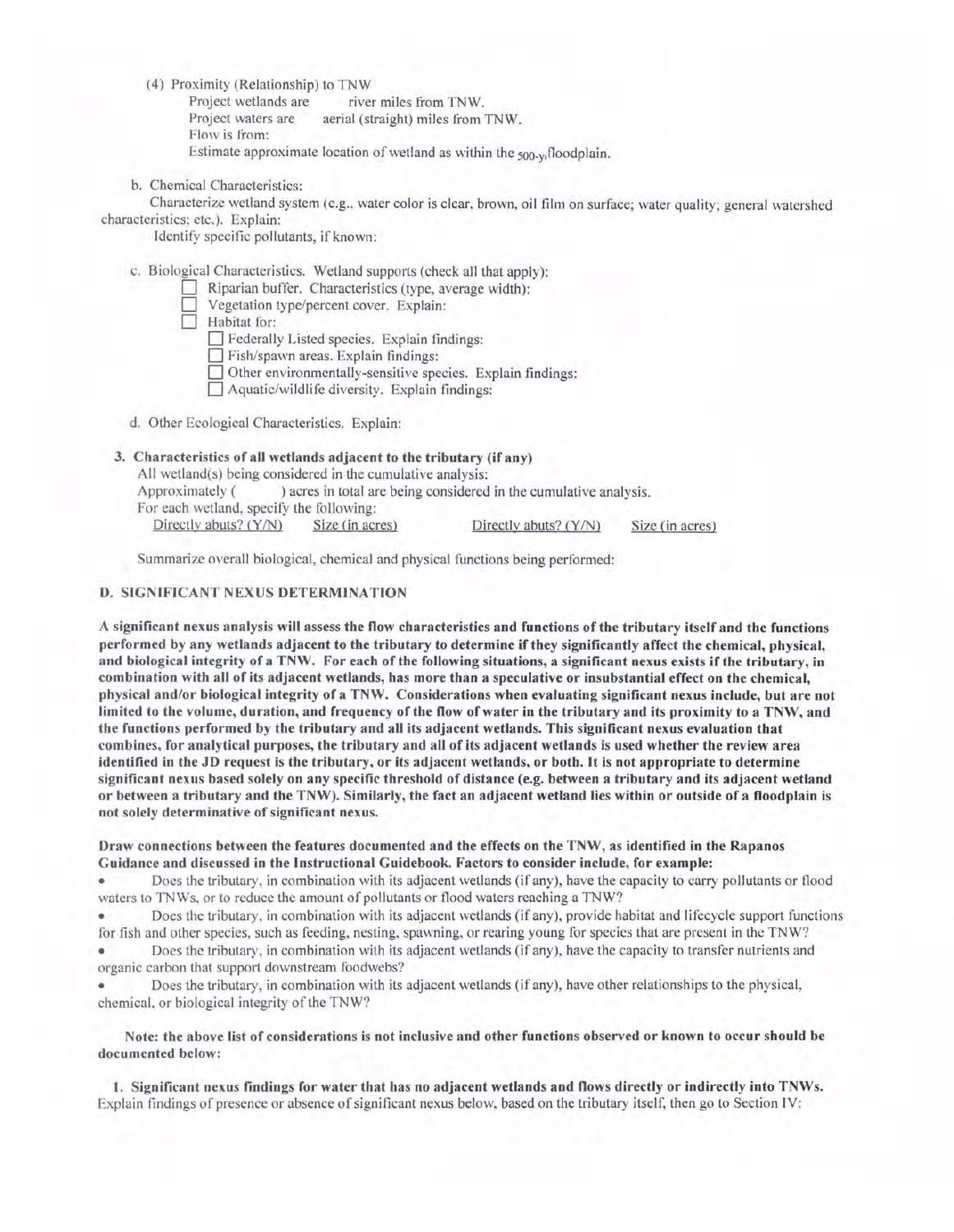| clear, natural line impressed on the bank<br>changes in the character of soil<br>shelving<br>vegetation matted down, bent, or absent<br>leaf litter disturbed or washed away<br>sediment deposition<br>water staining | the presence of litter and debris<br>destruction of terrestrial vegetation<br>the presence of wrack line<br>sediment sorting<br>scour<br>multiple observed or predicted flow events |
|-----------------------------------------------------------------------------------------------------------------------------------------------------------------------------------------------------------------------|-------------------------------------------------------------------------------------------------------------------------------------------------------------------------------------|
| Discontinuous OHWM.11 Explain:.                                                                                                                                                                                       |                                                                                                                                                                                     |
| Factors other than the OHWM used to determine lateral extent of CWA jurisdiction (check all that apply):<br>High Tide Line indicated by:                                                                              |                                                                                                                                                                                     |
| oil or scum line along shore objects                                                                                                                                                                                  | tidal gauges                                                                                                                                                                        |
| fine shell or debris deposits (foreshore)                                                                                                                                                                             | other (list):                                                                                                                                                                       |
| physical markings/characteristics                                                                                                                                                                                     |                                                                                                                                                                                     |
| Mean High Water Mark indicated by:                                                                                                                                                                                    |                                                                                                                                                                                     |
| survey to available datum;                                                                                                                                                                                            |                                                                                                                                                                                     |
| physical markings;                                                                                                                                                                                                    |                                                                                                                                                                                     |
| vegetation lines/changes in vegetation types.                                                                                                                                                                         |                                                                                                                                                                                     |
|                                                                                                                                                                                                                       |                                                                                                                                                                                     |
| c. Chemical Characteristics:                                                                                                                                                                                          |                                                                                                                                                                                     |
|                                                                                                                                                                                                                       |                                                                                                                                                                                     |
|                                                                                                                                                                                                                       | Characterize tributary (e.g., water color is clear, discolored, oily film; water quality; general watershed characteristics,                                                        |
| etc.). Explain:                                                                                                                                                                                                       |                                                                                                                                                                                     |

Identify specific pollutants. if known:

d. Biological Characteristics. Channel supports (check all that apply):

- □ Riparian corridor. Characteristics (type, average width):<br>□ Wetland fringe. Characteristics:
	-
- $\Box$  Habitat for:

0 Federally Listed species. Explain findings:

Fish rearing/spawn areas. Explain findings:

0 Other environmentally-sensitive species. Explain findings :

 $\Box$  Aquatic/wildlife diversity. Explain findings:

## **2. Characteristics of wetlands adjacent to tributary that flows directly or indirectly into TNW**

### a. Physical Characteristics:

(1) Wetland Adjacency Determination:

 $\Box$  Directly abutting

 $\Box$  Not directly abutting

Separated by berm/barrier.

Connection. Surface Shallow subsurface Ecological Basis for decision (explain):

(2) General Wetland Characteristics: Properties: Wetland size: acres Wetland type. Explain:

Wetland quality. Explain:

(3) General Flow Relationship: Flow is: No flo· Explain: Surface flow is: Characteristics: Subsurface flow: Explain findings: Dye (or other) test performed: